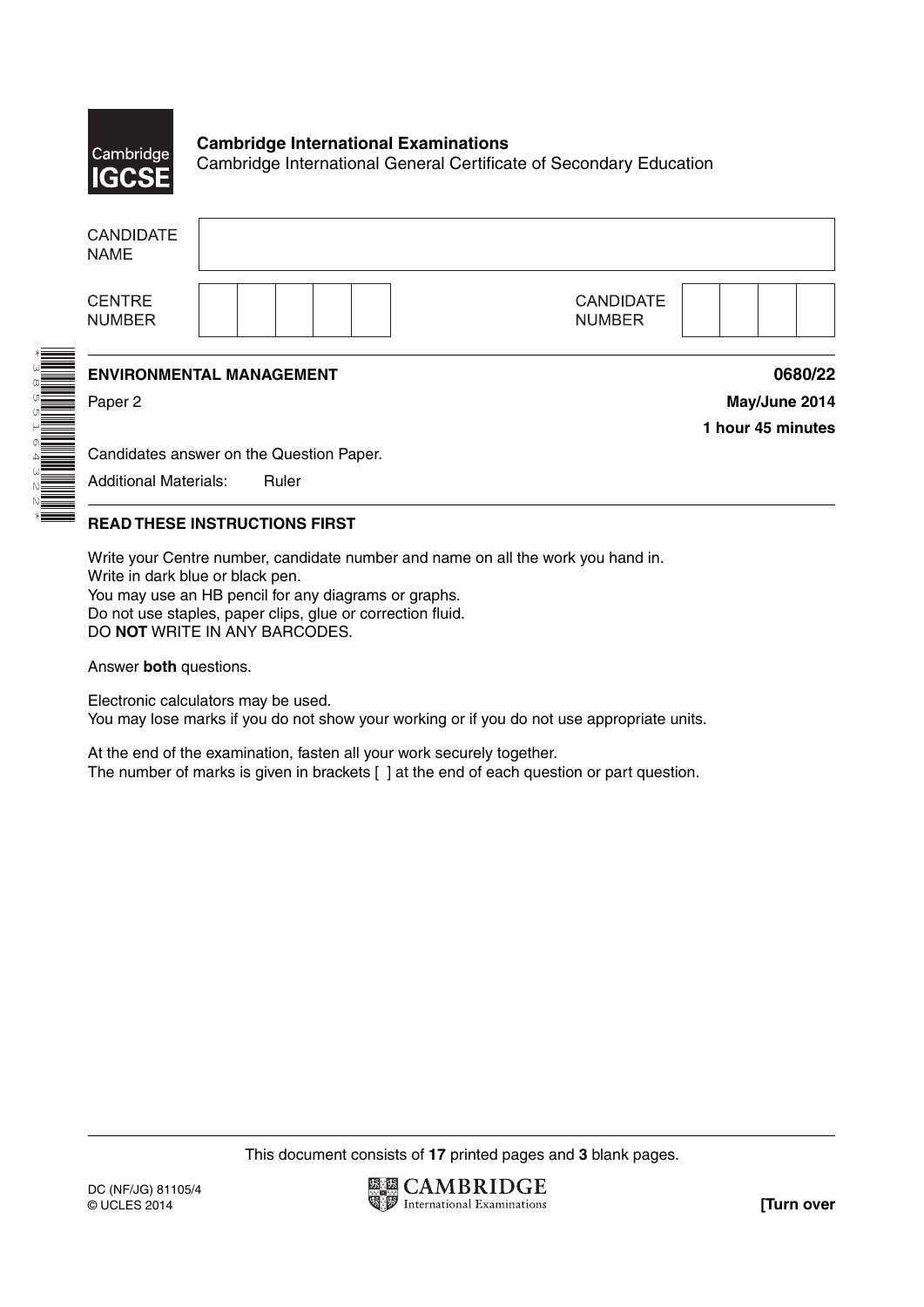(a) Look at the map showing the world distributions of two biomes, tropical rainforest and taiga 1 forests.



location of tropical rainforest and taiga forest biomes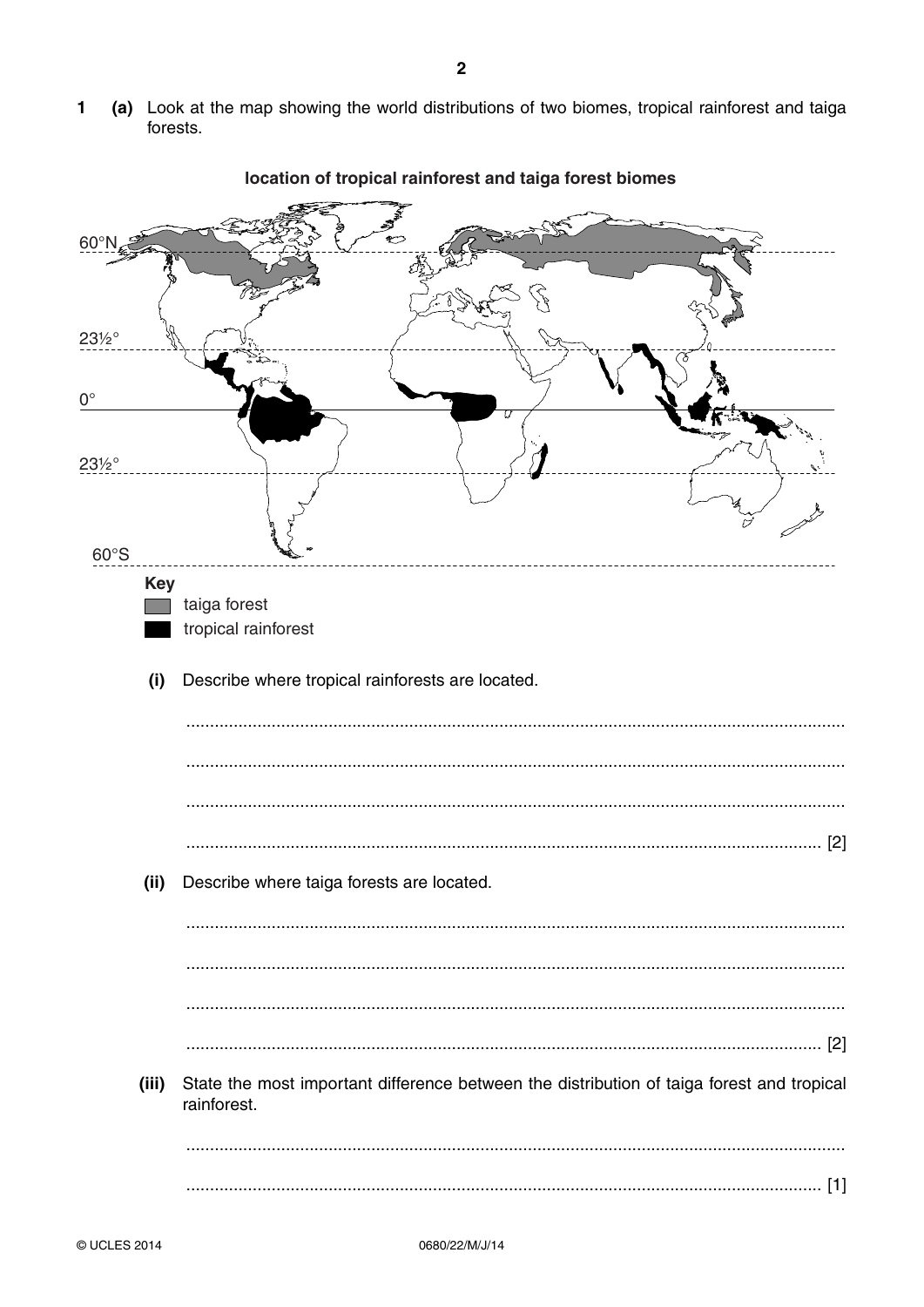**(b)** Some of the characteristics of the vegetation in the two biomes are given in the table. Complete the table by filling in the empty boxes.

|   |                        | tropical rainforests                        | taiga forest                                   |
|---|------------------------|---------------------------------------------|------------------------------------------------|
| A | forest characteristics |                                             |                                                |
|   | 1.<br>biodiversity     | many species of tree in<br>50 hectares      | two or three species of<br>tree in 50 hectares |
|   | 2<br>forest layers     | 4 or 5                                      |                                                |
|   | 3<br>tree shape        | 1. tall and slim trunks,                    |                                                |
|   |                        |                                             |                                                |
|   |                        | 2. branches and leaves<br>mainly at the top |                                                |
|   |                        |                                             |                                                |
| В | leaf characteristic    |                                             |                                                |
|   |                        |                                             |                                                |
| С | example of named tree  | mahogany                                    |                                                |

[6]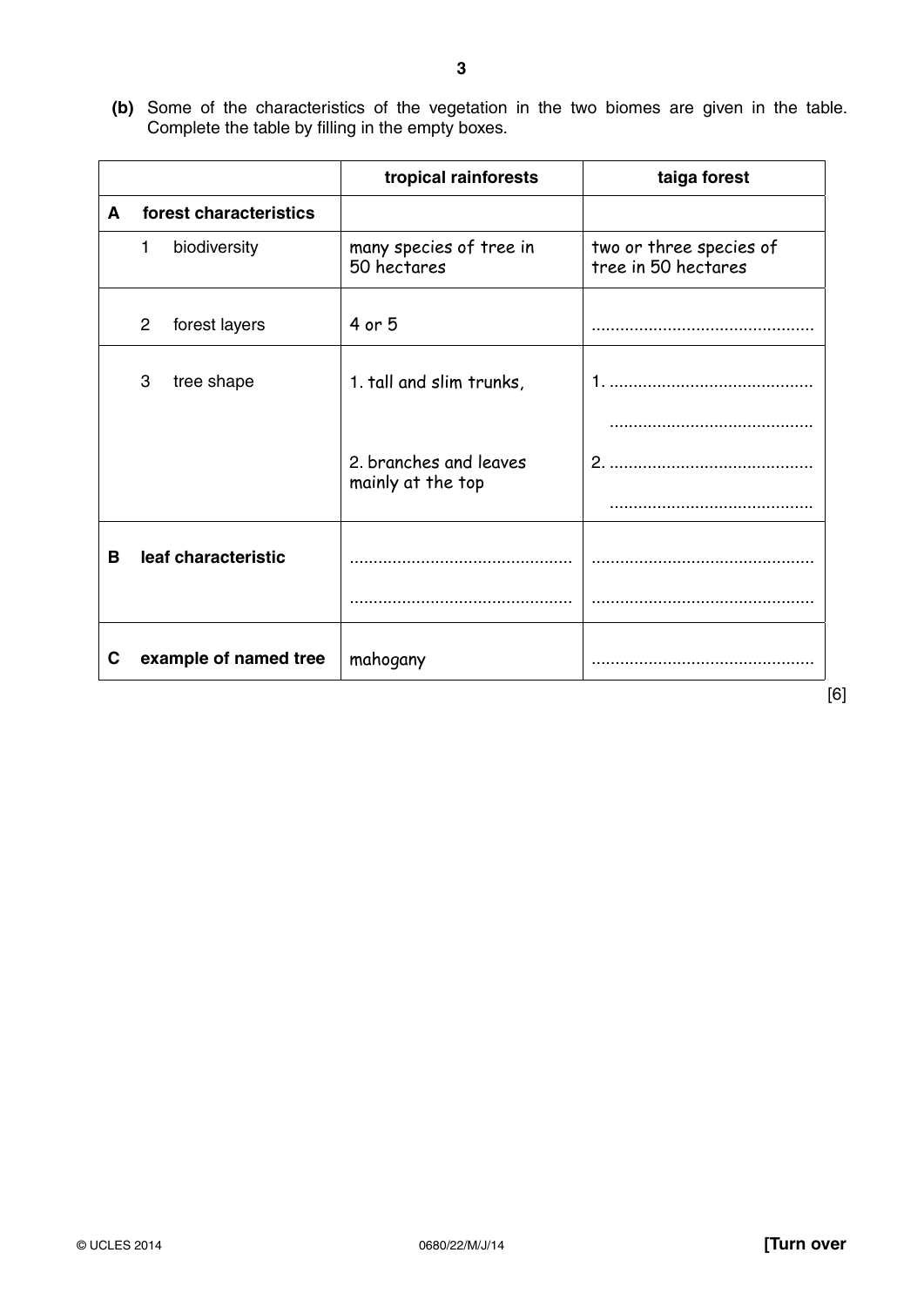**(c)** Look at the table showing a summary of the climates for tropical rainforests and taiga forests.

|                                                | temperature/°C           |        | precipitation/mm |         |        |
|------------------------------------------------|--------------------------|--------|------------------|---------|--------|
|                                                | mean monthly temperature |        | mean             | wettest | driest |
| climate                                        | highest                  | lowest | annual total     | month   | month  |
| equatorial for<br>tropical rainforest          | 28                       | 26     | 2000             | 270     | 150    |
| cool temperate<br>interior for taiga<br>forest | 14                       | $-12$  | 500              | 70      | 20     |

 **(i)** Calculate the annual range of temperature in taiga forest.

Space for working.

..................................................... °C [1]

 **(ii)** Use the climate data to explain two differences in vegetation characteristics between tropical rainforest and taiga forest.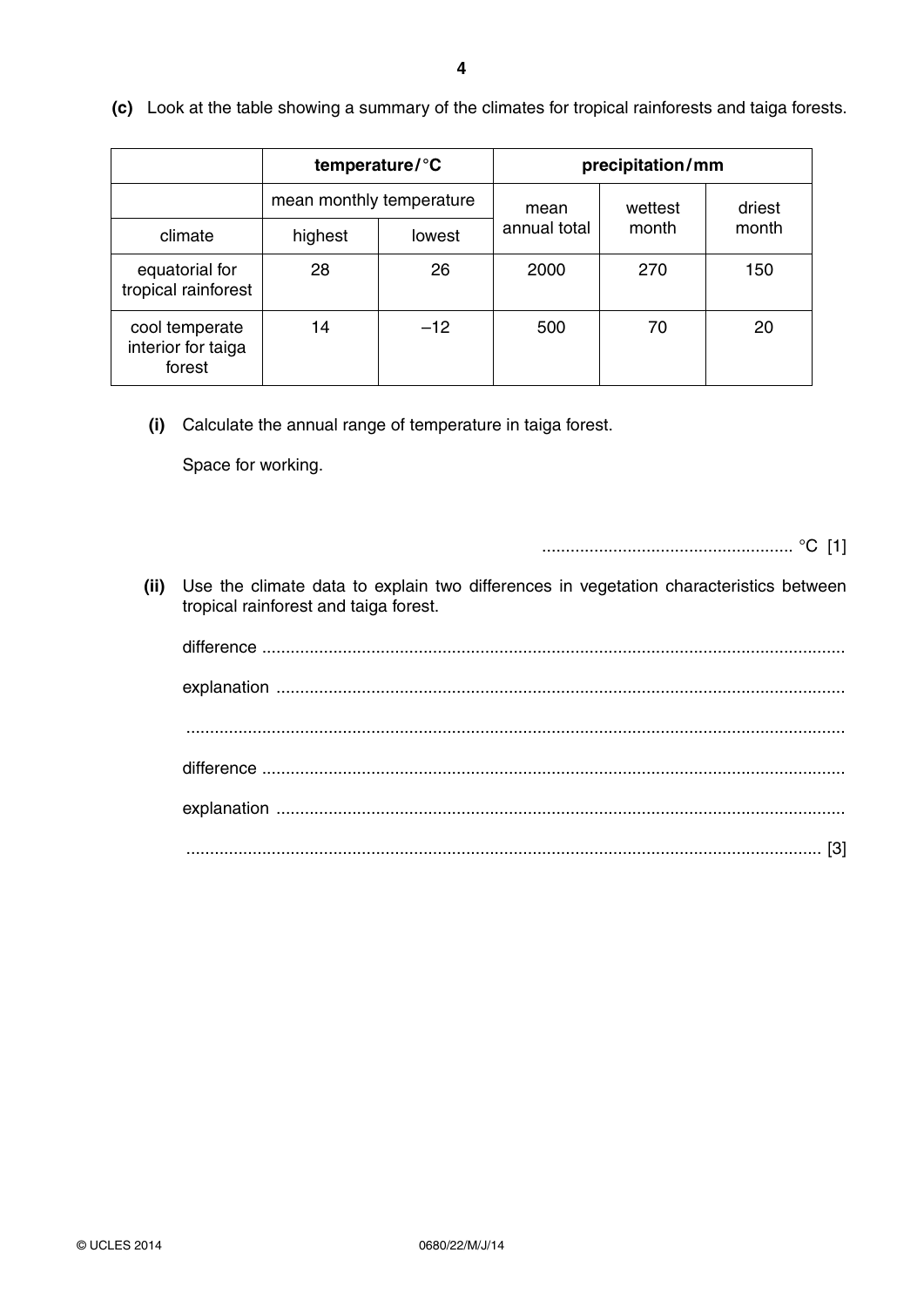(iii) The table below shows the percentage of tropical rainforest and taiga forest cleared by people.

| tropical rainforest<br>45% already cleared                          | taiga forest<br>less than 5% cleared |
|---------------------------------------------------------------------|--------------------------------------|
| Suggest how the climates of the two biomes explain this difference. |                                      |
|                                                                     |                                      |
|                                                                     |                                      |
|                                                                     |                                      |
|                                                                     |                                      |
|                                                                     |                                      |
|                                                                     | $\lceil 3 \rceil$                    |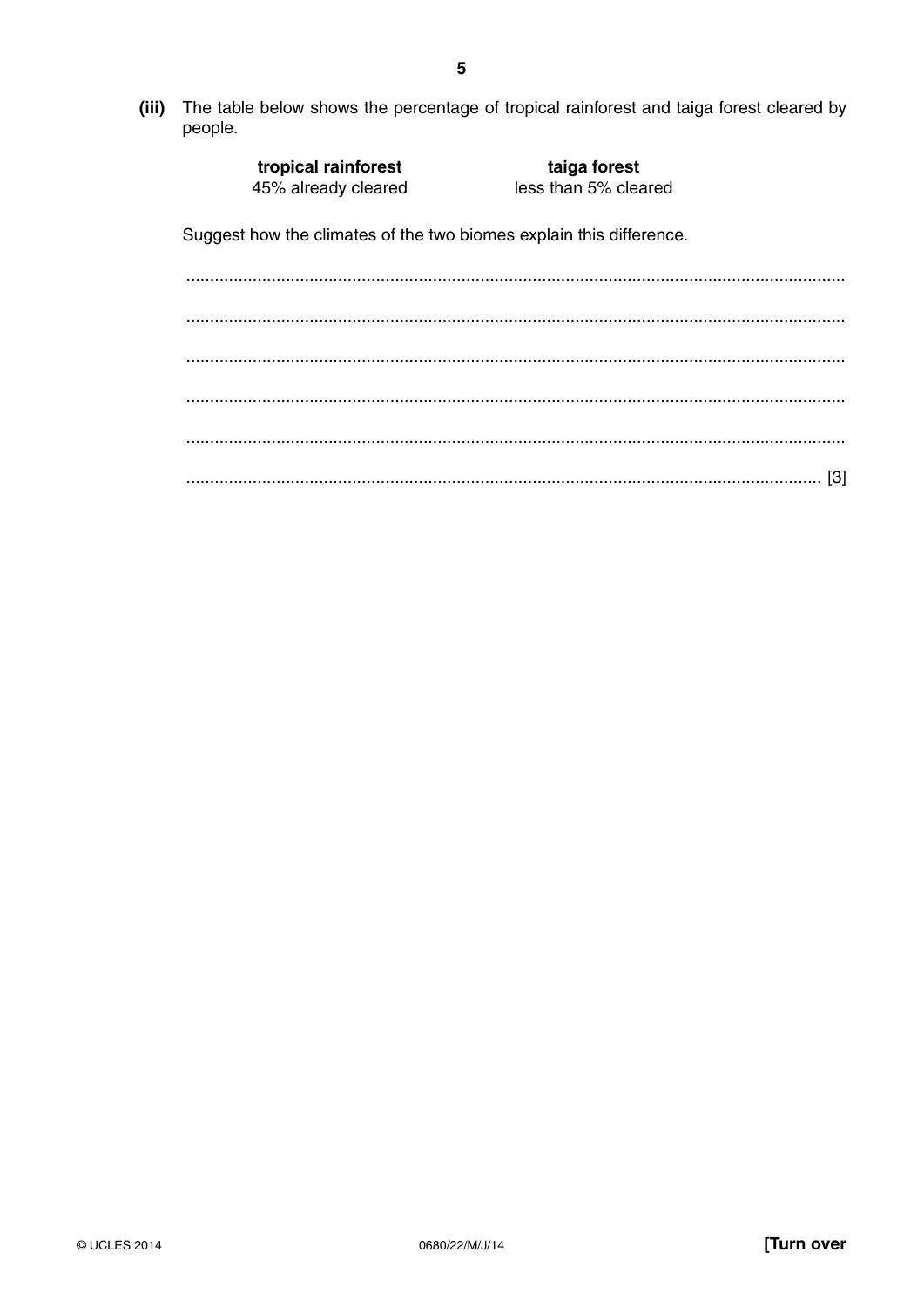**(d)** Environmental groups are concerned about tropical rainforest losses in Brazil.

Look at the bar graph showing estimates of forest clearances from 1999 to 2010.



**Brazil: rainforest losses 1999 – 2010**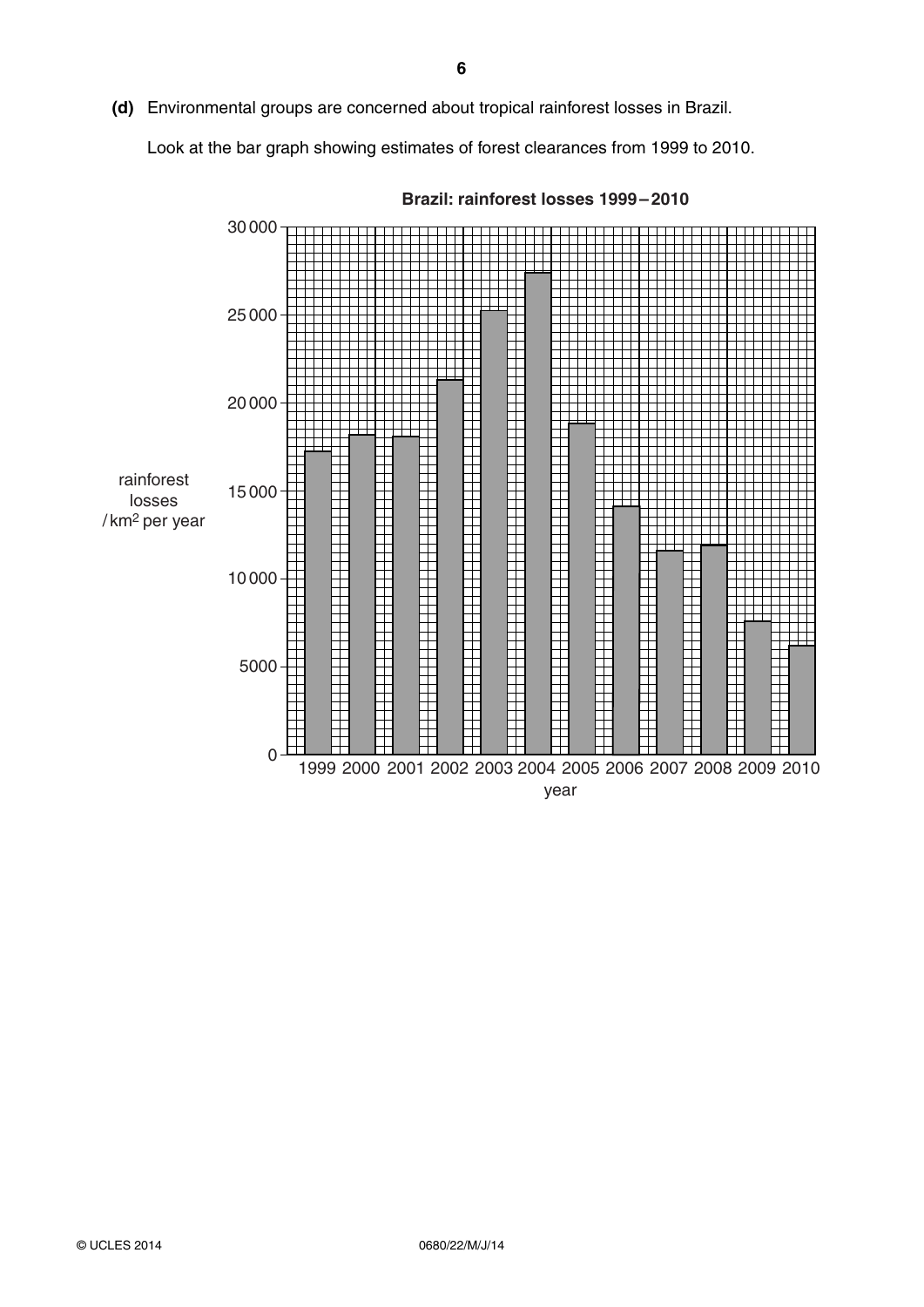$(i)$ Describe the trends shown by the graph on page 6.  $(ii)$ Discuss the extent to which the graph shows that the environmental groups should be concerned about the clearance of the tropical rainforest in Brazil.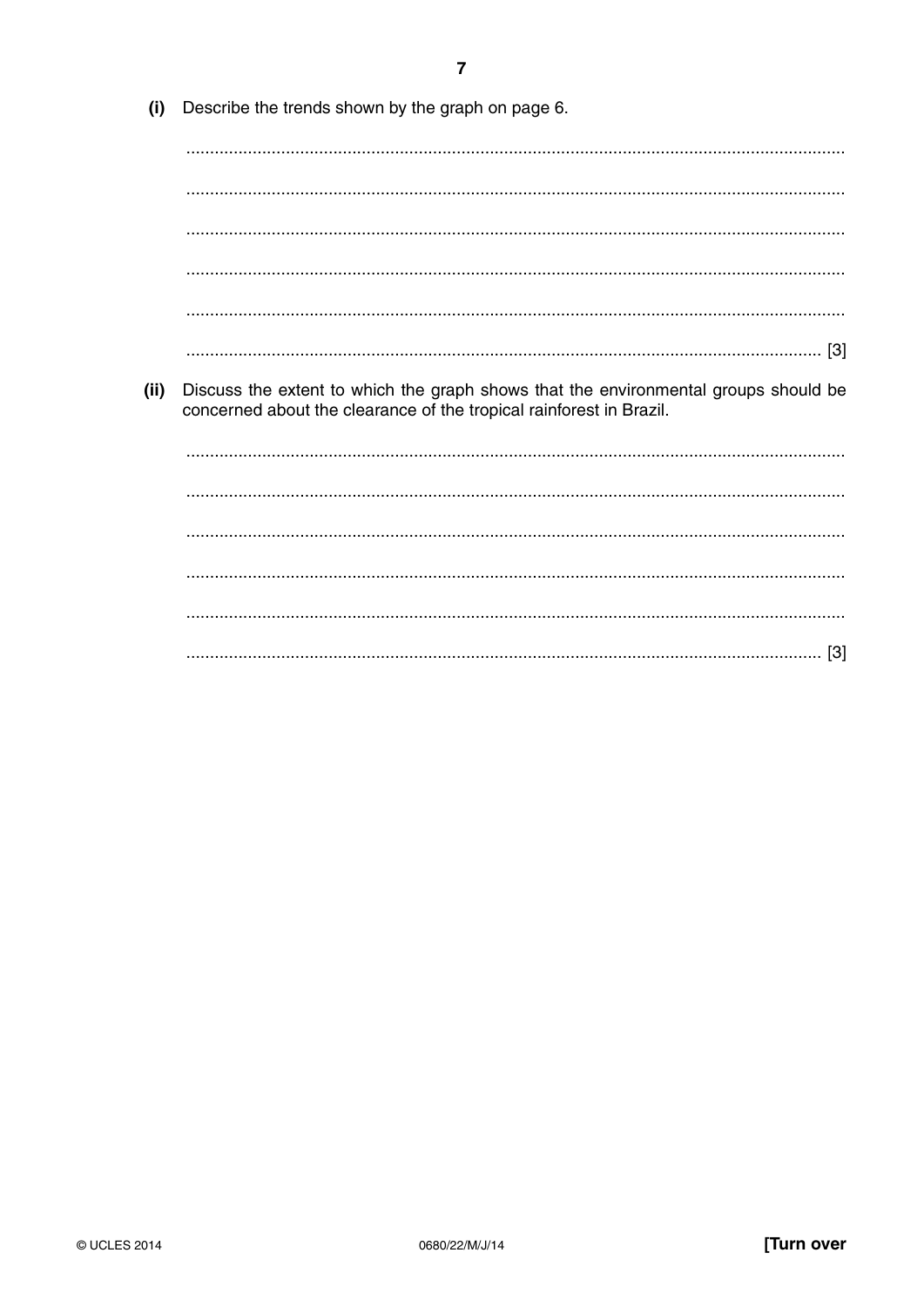**(e)** One strategy for tropical rainforest conservation is to create a biosphere reserve. One example is the Maya biosphere reserve in Guatemala. It was created in 1990 to protect the largest remaining area of tropical rainforest in Central America. Map A shows its location and map B shows the zones within it.



**map A**

**Key**

Maya biosphere reserve

mountain region

capital city

other main cities and towns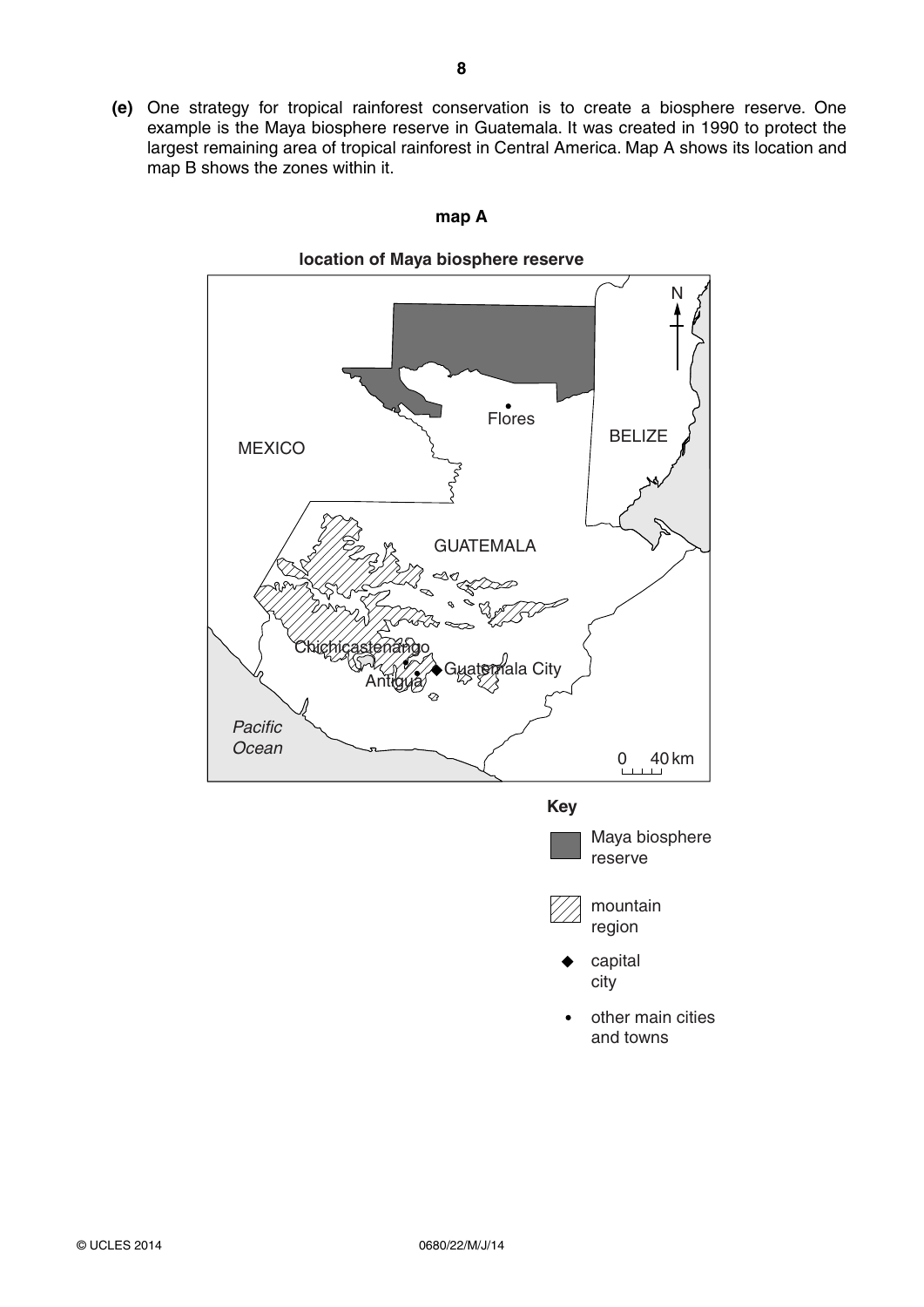#### map B





- Name the two land uses where conservation of the rainforest will be greatest.  $(i)$
- (ii) How does this give protection to the rainforest? Describe where the buffer zone is located and suggest its purpose. (iii)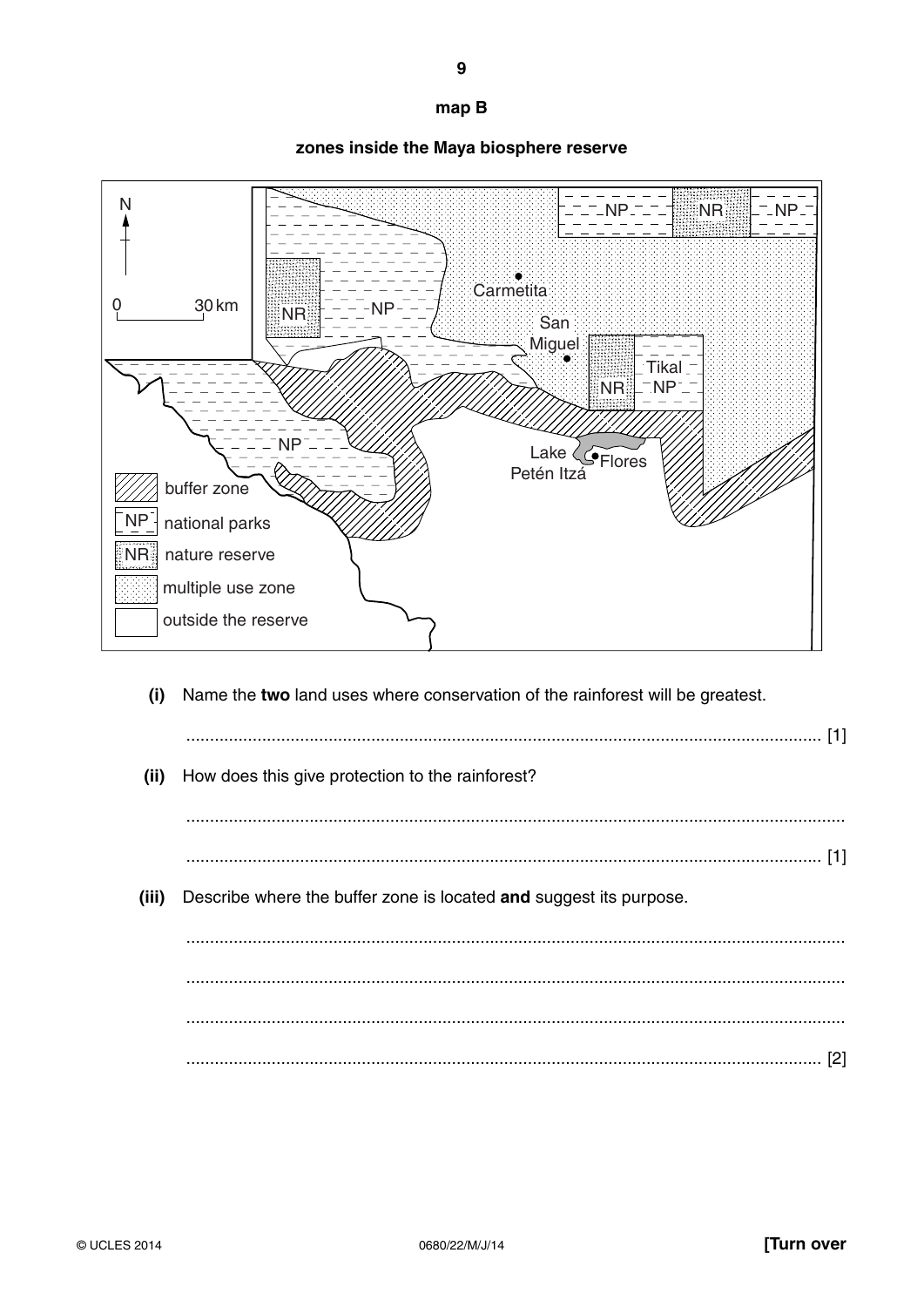(iv) People living in the multiple use zone are encouraged to follow new economic activities, such as the sustainable harvesting of forest products rather than slash and burn subsistence farming.

A Fair Trade group has been organised to buy and export products.

Explain how and why these new economic activities can increase the chances of remaining areas of forest being conserved by the local people.

Tikal, with its Mayan pyramids, attracts 200000 visitors a year many of them from  $(v)$ overseas.

Suggest what can be done to try to ensure that local people can share in some of the economic benefits from tourism.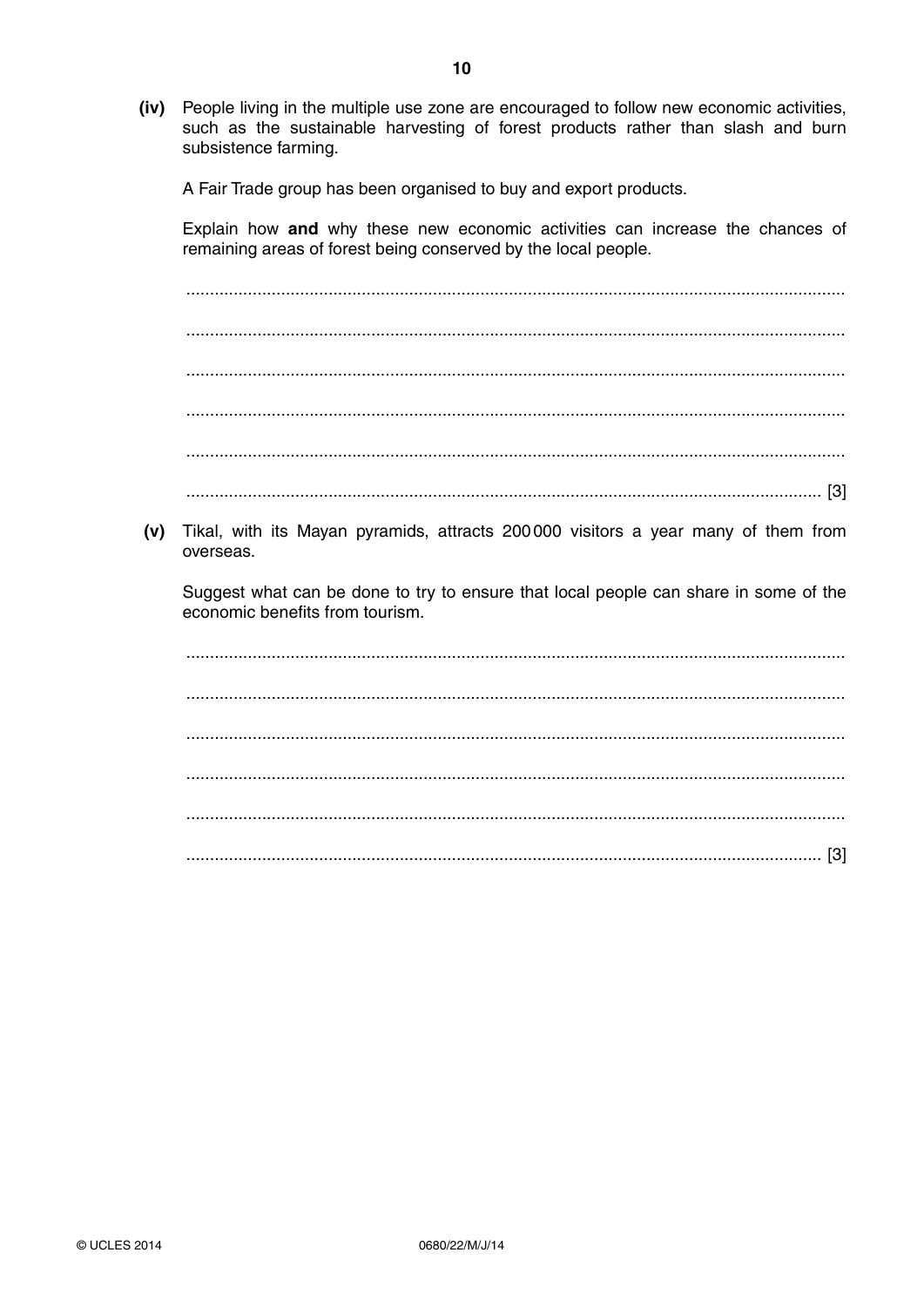(vi) Government figures show that the Maya biosphere reserve has lost 21% of its forest cover since being declared a protected zone in 1990. Some losses are due to illegal activities, such as production of drugs and forest clearance for airstrips to export the drugs.

Suggest why the government find it difficult to protect the forest from clearance.

(vii) Many biosphere reserves are located in countries where average incomes are low, such as Guatemala.

To what extent is the strategy of creating biosphere reserves likely to be successful? Explain your answer.

[Total: 40]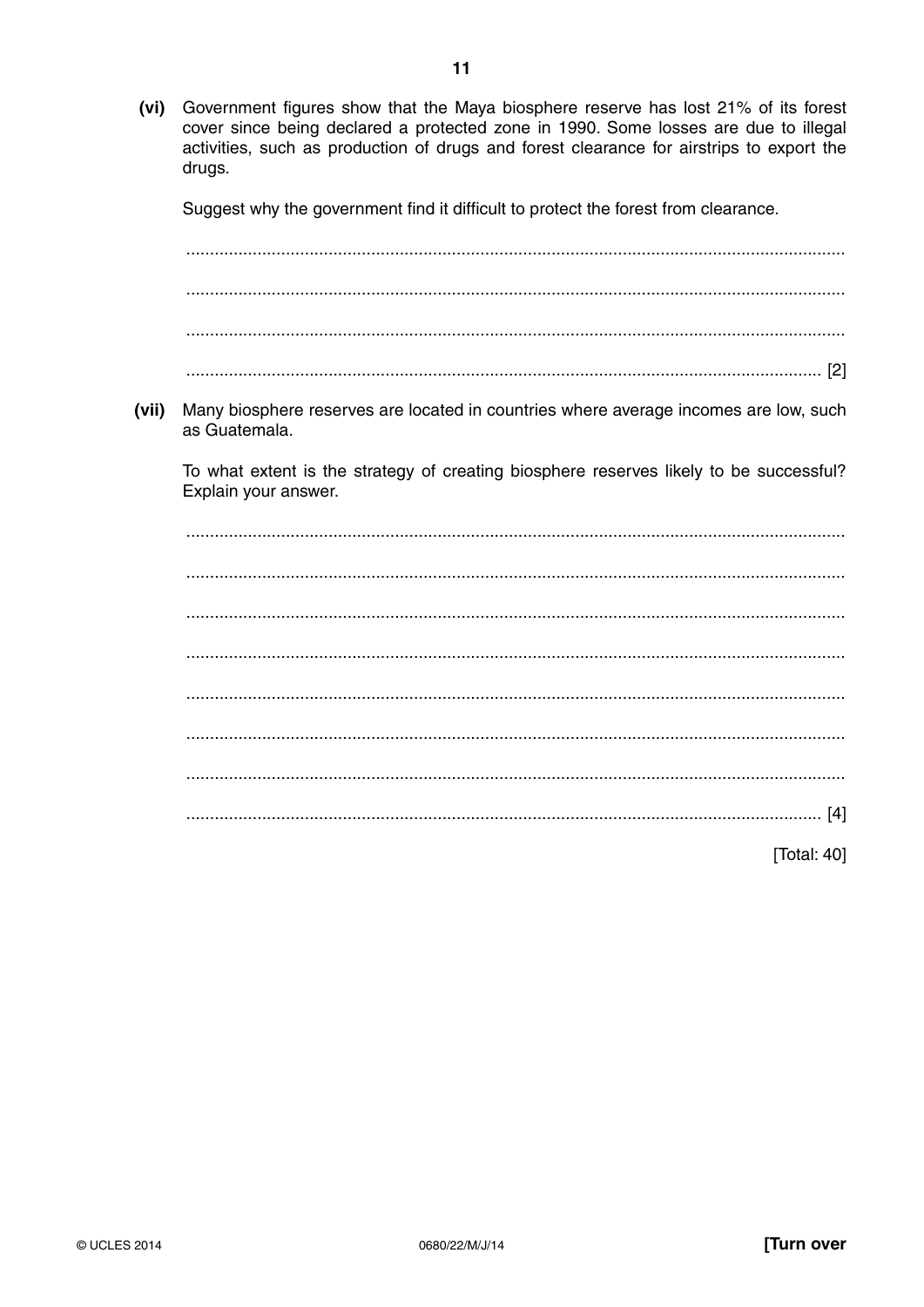**2 (a)** The bar graph shows the results of a survey in 2011, which identified the five cities with the world's highest urban air pollution. It was based on the measurement of particulates (such as smoke particles) in the atmosphere.



#### **the world's top 5 cities for air pollution in 2011**

 **(i)** The World Health Organisation (WHO) recommends 20 arbitrary units as a safe limit for particulates.

On the graph above, draw a line to show this safe limit. *I* [1]

 **(ii)** Approximately how many times higher were the particulates in Quetta than the WHO safe limit?

Circle one answer.

|       | 5 times | 9 times | 12 times | 18 times                                                                          | [1]               |
|-------|---------|---------|----------|-----------------------------------------------------------------------------------|-------------------|
| (iii) |         |         |          | Describe how high levels of air pollution can affect economic activity in a city. |                   |
|       |         |         |          |                                                                                   |                   |
|       |         |         |          |                                                                                   |                   |
|       |         |         |          |                                                                                   |                   |
|       |         |         |          |                                                                                   |                   |
|       |         |         |          |                                                                                   |                   |
|       |         |         |          |                                                                                   | $\lceil 3 \rceil$ |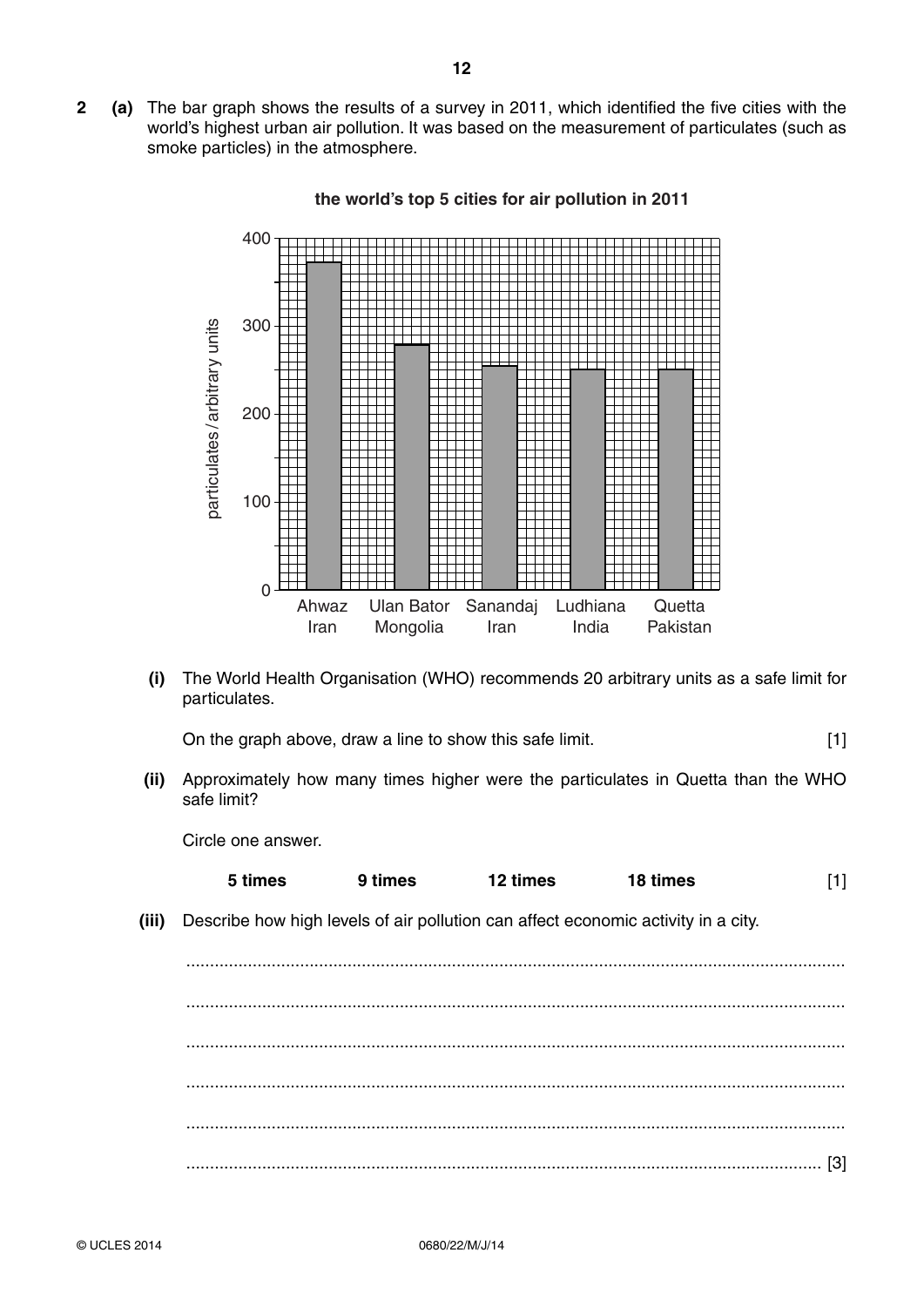**(iv)** One of the reasons for the high levels of air pollution in these cities is the burning of fuel oil, firewood and dried dung.

Suggest reasons why it is difficult to reduce the amount of particulates going into the atmosphere in cities such as these.

 ........................................................................................................................................... ........................................................................................................................................... ........................................................................................................................................... ........................................................................................................................................... ........................................................................................................................................... ...................................................................................................................................... [3]

 **(b) (i)** Particulate amounts in four of the world's cities are given in the table.

| city               | country    | particulates<br>/arbitrary units |
|--------------------|------------|----------------------------------|
| <b>Beijing</b>     | China      | 121                              |
| <b>Mexico City</b> | Mexico     | 30                               |
| Los Angeles        | <b>USA</b> | 25                               |
| New York           | USA        | 21                               |

On the grid below, draw a bar graph of particulate amounts in Beijing, Mexico City, Los Angeles and New York.



### **air pollution in four of the world's cities**

**13**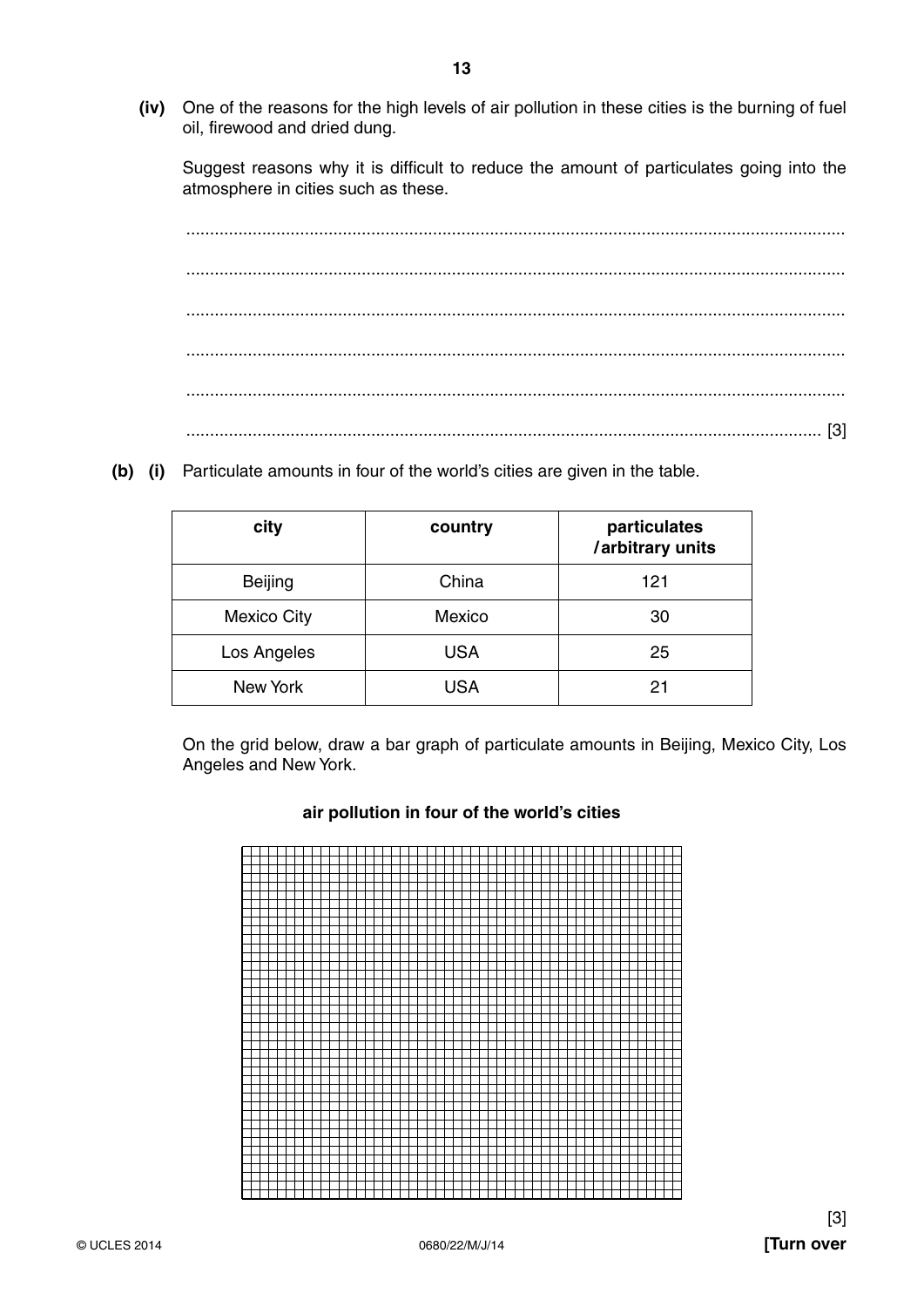$(ii)$ There are certain physical characteristics which increase the chances of high levels of air pollution in cities. Three of these are named in the spider diagram.

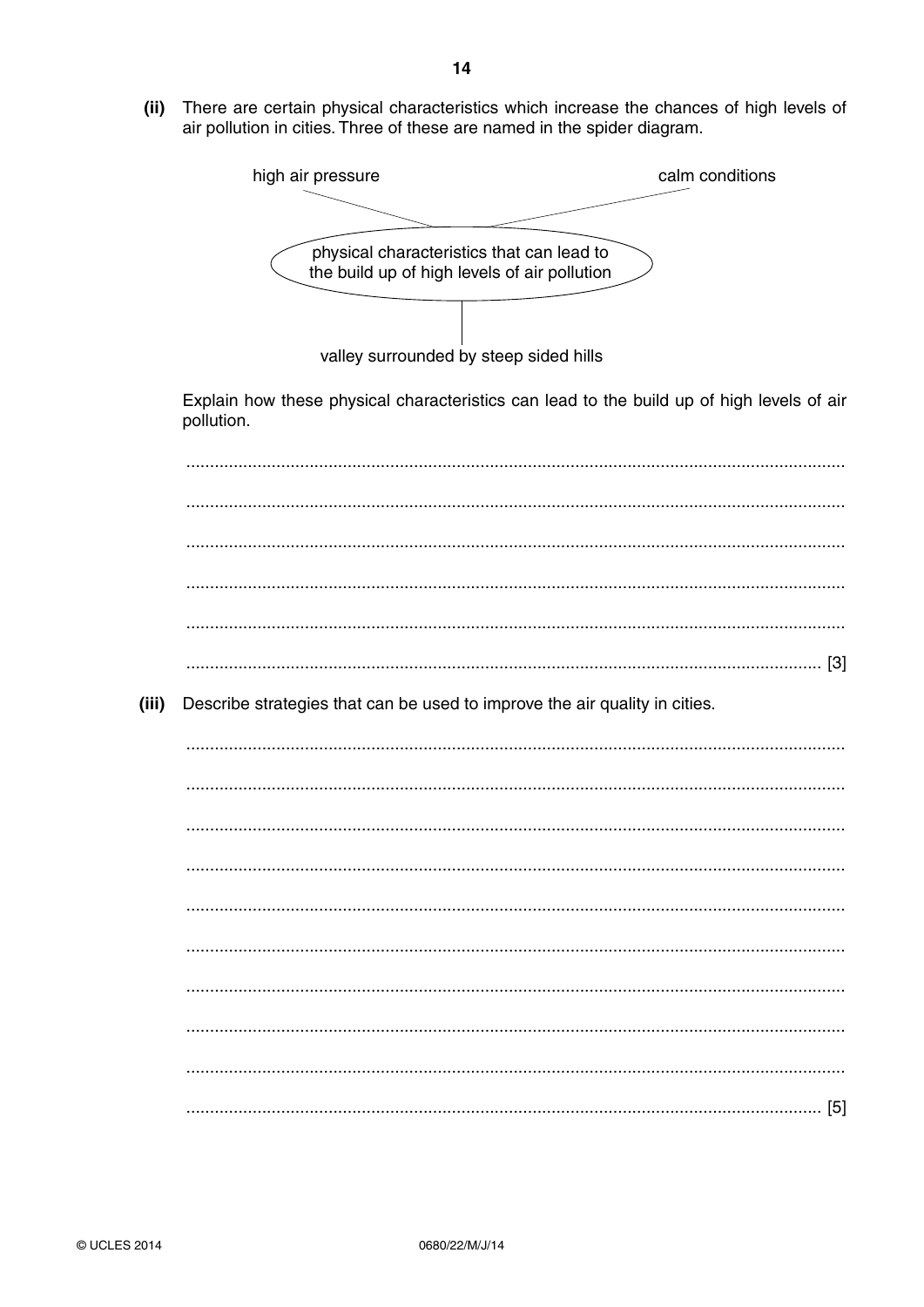........................................................................................................................................... ........................................................................................................................................... ........................................................................................................................................... ........................................................................................................................................... ........................................................................................................................................... ...................................................................................................................................... [3]

 **(c)** Read the newspaper report about an air pollution accident in Bhopal, India in December 1984.

### **Disaster in Bhopal**

 A gas leak from a pesticide factory has killed more than 25 000 people. A large cloud of poisonous gas covered the shanty towns around the factory. The health of about 250 000 people living further away is thought to be at risk. People in Bhopal had little idea about the dangers of living next to a factory producing toxic chemicals.

 The accident was caused by design faults in the factory's safety systems and by poor maintenance.

 In the United States of America, factories making such toxic chemicals must be located at least 80 kilometres away from the nearest settlement.

- **(i)** State two ways in which the factory's managers could have reduced the risk of a gas leak from this factory in Bhopal.
	- 1 ....................................................................................................................................... ........................................................................................................................................... 2 ....................................................................................................................................... ...................................................................................................................................... [2]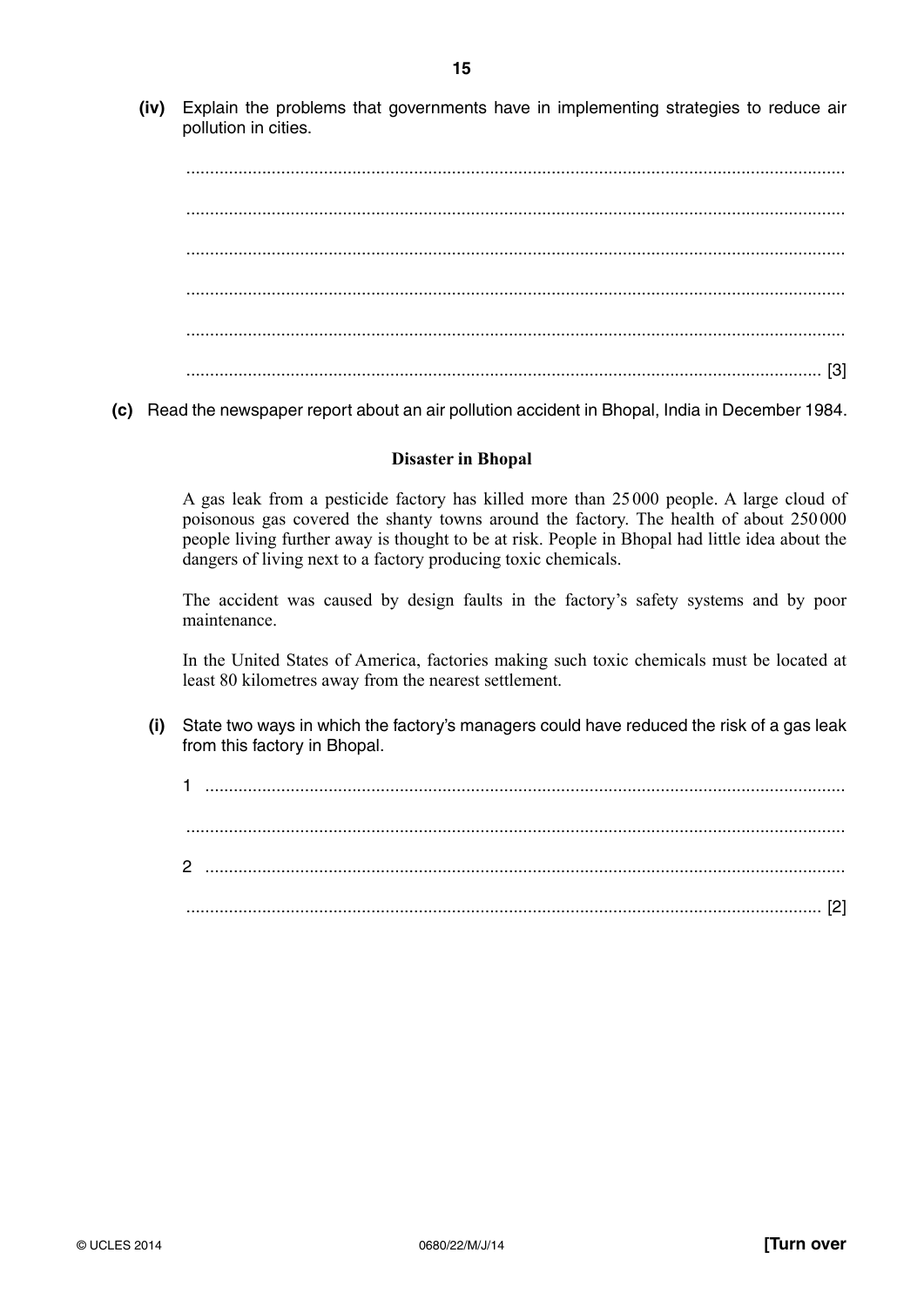**(ii)** Suggest why there was a greater loss of life in India, a developing country, than there would have been if the accident had happened in the United States of America, a developed country.

 ........................................................................................................................................... ........................................................................................................................................... ........................................................................................................................................... ........................................................................................................................................... ........................................................................................................................................... ...................................................................................................................................... [3]

 **(d)** Read this newspaper report written in 2009.

#### **25 years later; the effects of the disaster are still being felt by the people of Bhopal**

 More than 25 000 people have died and at least 500 000 have serious health problems, such as cancer, anaemia, infertility and birth defects. Large areas around the factory have been labelled a 'global toxic hot-spot', unfit for any kind of use.

 The factory site remains closed and abandoned, with thousands of tonnes of toxic wastes stored there. In the monsoon season, the rains wash these chemicals into the groundwater, contaminating local wells. These contain mercury concentrations thousands of times higher than WHO (World Health Organisation) recommended limits. An estimated 90 per cent of local people have to use this well water. They complain that not enough water is being piped in by the authorities.

 **(i)** Describe and explain the long-term effects of the Bhopal disaster.

| $[4]$ |
|-------|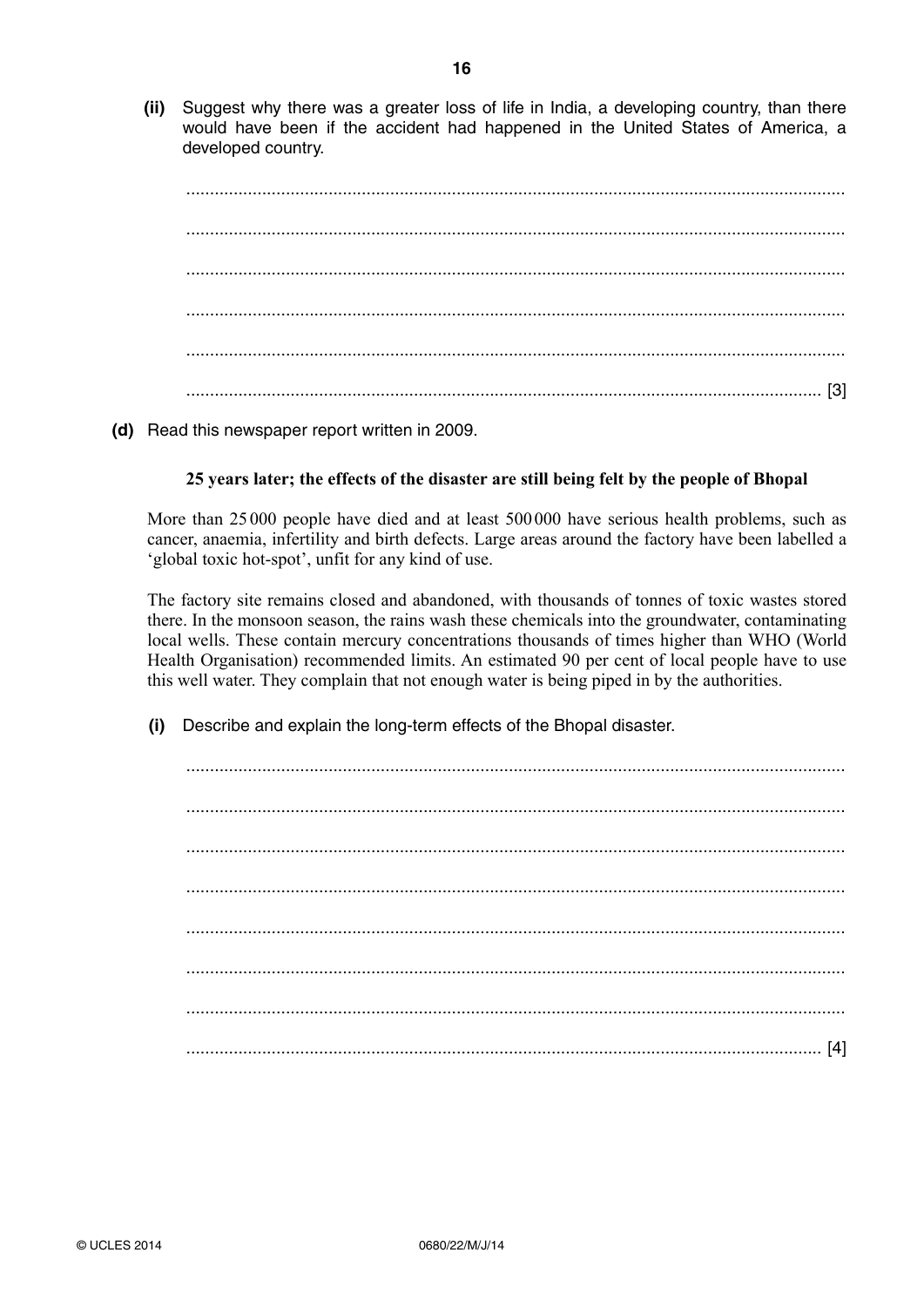- $(ii)$ Give three reasons why people could still be suffering from the effects of this disaster in another 25 years time.
- (e) Human activities damage environments in many ways, such as the impact of mineral exploitation. Discuss what measures could be taken to restore such damaged environments. [Total: 40]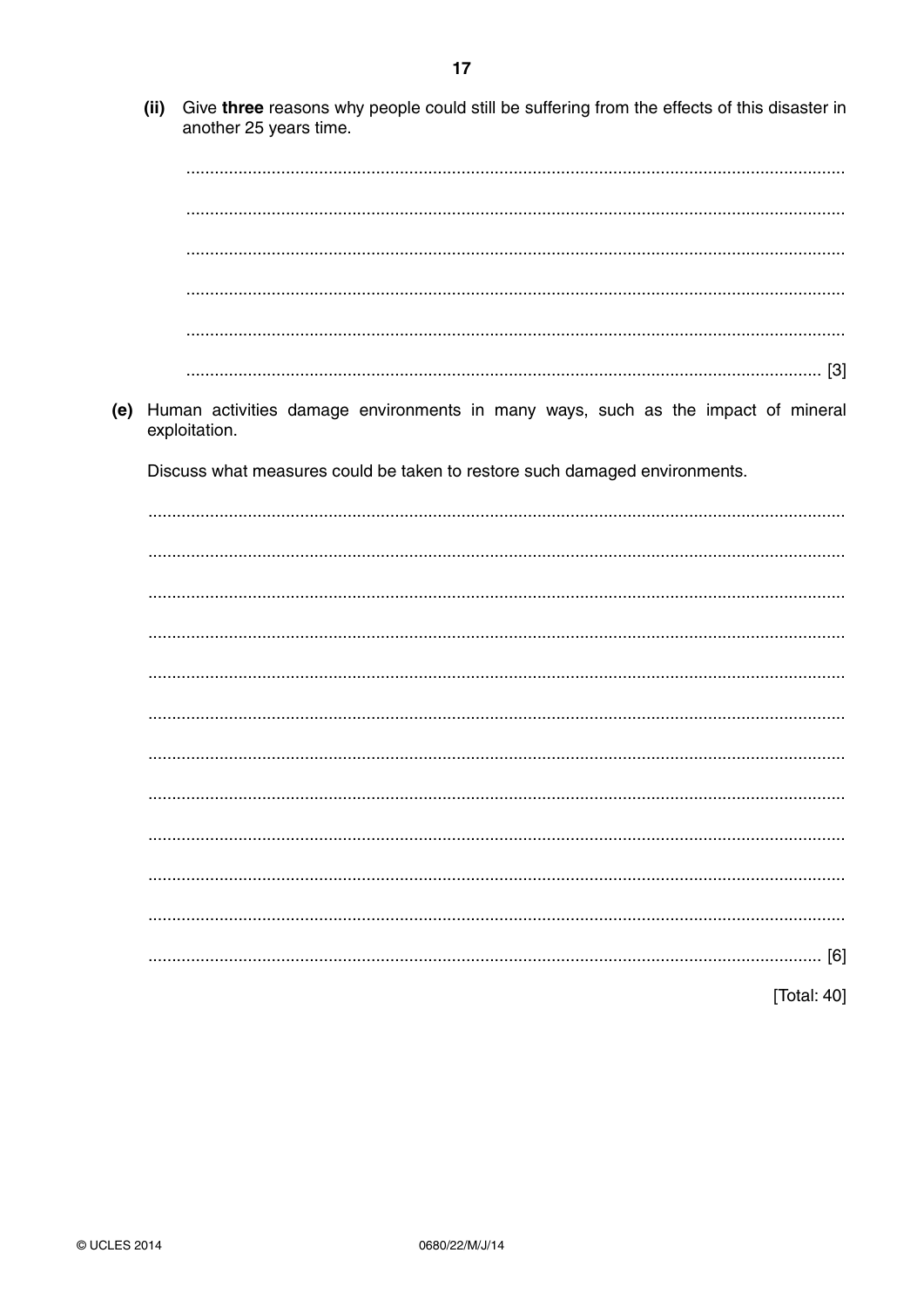# **BLANK PAGE**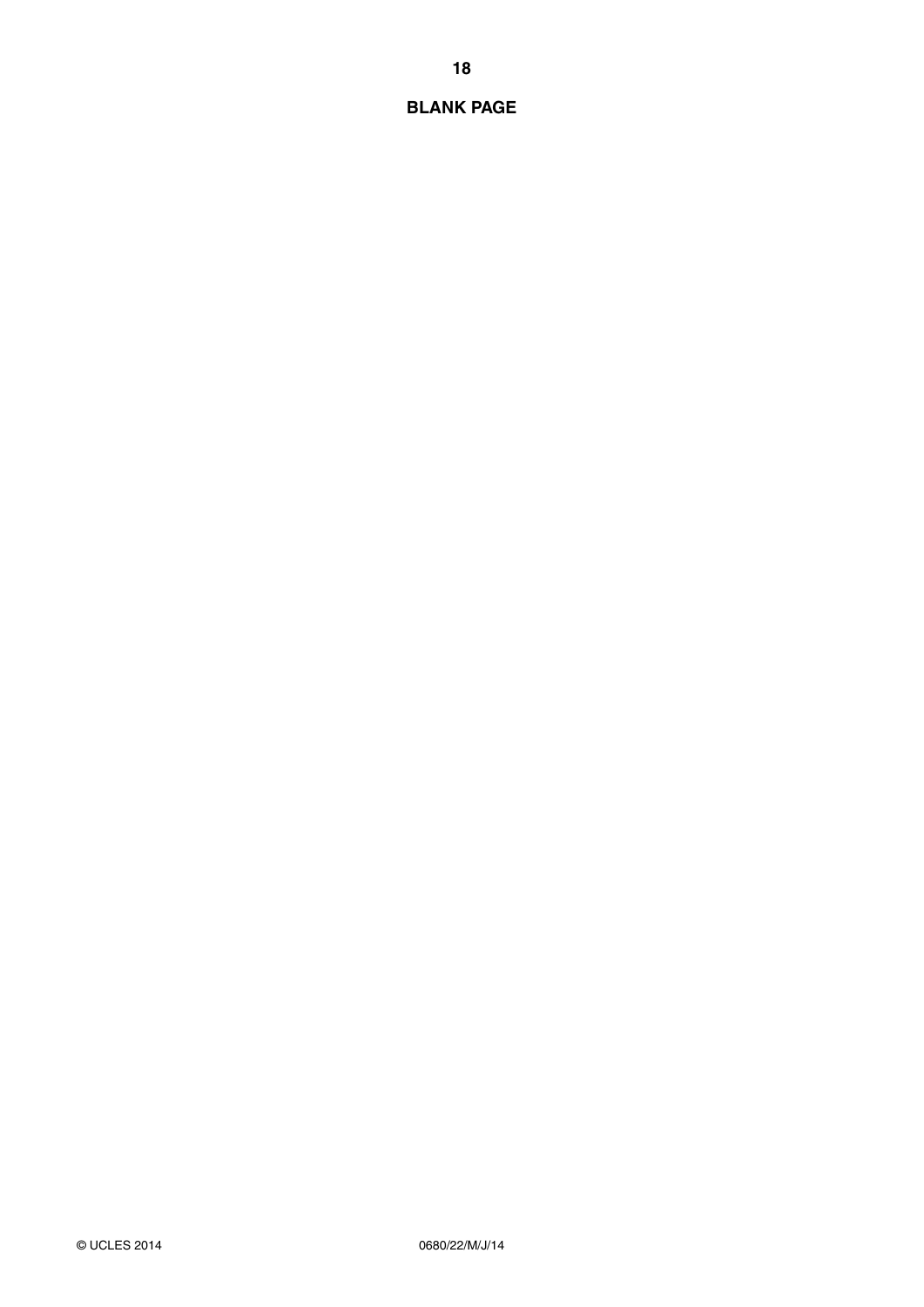# **BLANK PAGE**